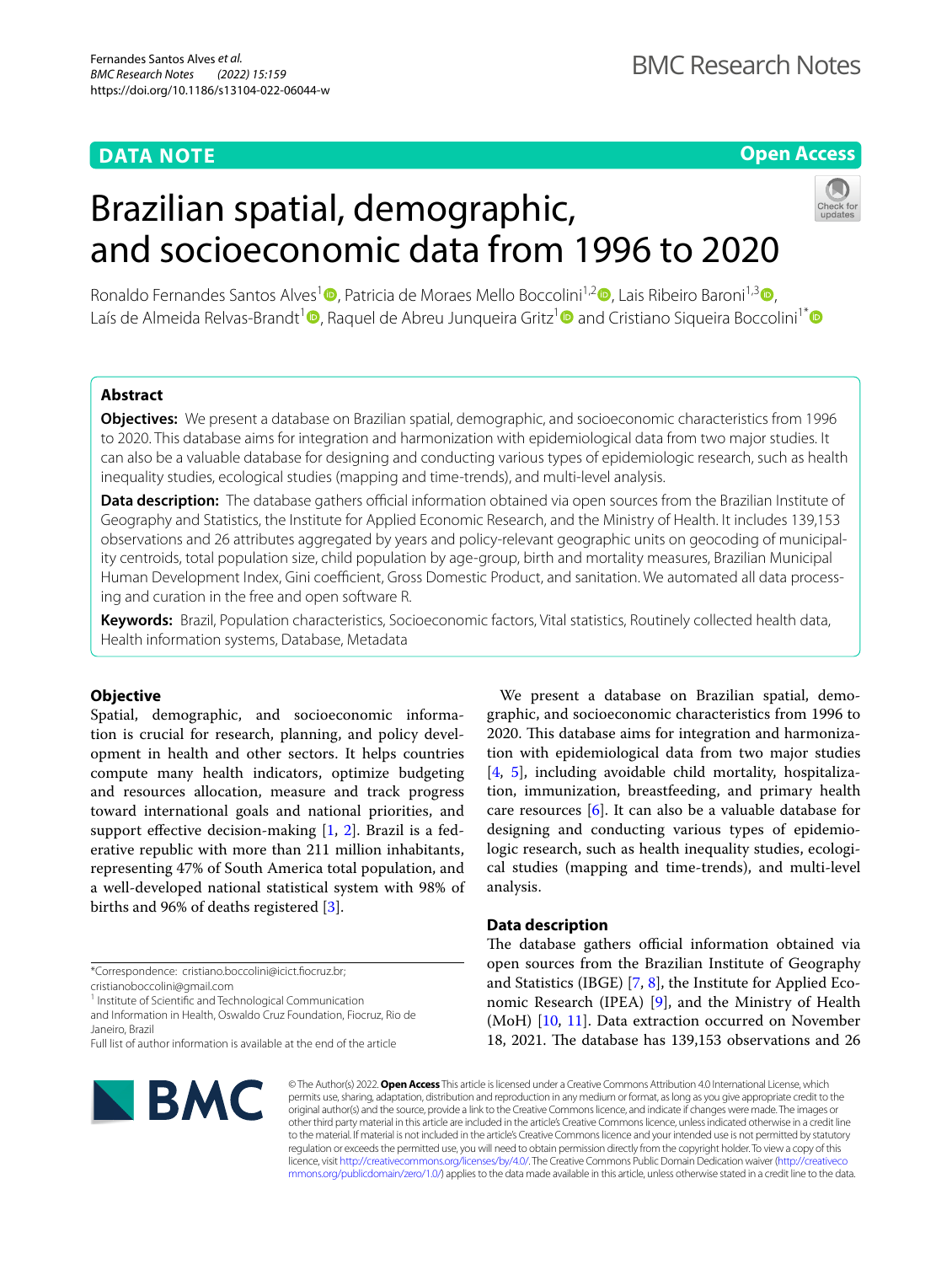attributes aggregated by years (1996–2020) and policyrelevant geographic units (country, macroregions, states, municipalities, and capitals). It includes geocoding of municipality centroids, total population size, child population by age-group, birth and mortality measures, Brazilian Municipal Human Development Index (MHDI), Gini coefficient, Gross Domestic Product (GDP), and sanitation. We automated all data processing and curation in the free and open software R. The codes can be audited, replicated, and reused to produce alternative analysis.

Table [1](#page-1-0) provides an overview of the report's files and datasets stored in Synapse. The R scripts hold the codes for the data extraction (data fles 1–5), transformation, and loading (data fles 6–11) routines. We extracted the data in its original format (datasets 1–5) and separately saved each workflow endpoint's processed data (datasets  $6-11$ ). The HTML files show type-specific information for all attributes of the treated datasets, including statistical summaries and missing frequencies (data fles 12–17). Data fle 11 builds the database (dataset 11), and data fle 18 documents its metadata and attribute descriptions.

# **Data construction**

The data workflow comprises two main steps. The first step covered the extraction, transformation, and loading routines of data obtained from primary sources of information. The data extraction resulted in 1452 raw files, including spatial data of the Brazilian municipalities, individual data on births and deaths, and aggregated data on population size and socioeconomic characteristics. The key features of data transformation were (i) variables selection/renaming and observations fltering, (ii) calculation of municipality centroids, (iii) correction of codes and names identifying geographic units, (iv) cleansing

# <span id="page-1-0"></span>**Table 1** Overview of data fles/data sets

| Label        | Name of datafile/datasets | File type (file extension) | Data repository and identifier                    |
|--------------|---------------------------|----------------------------|---------------------------------------------------|
| Data file 1  | script_ibge_webscraping   | R code (.r)                | Synapse: https://doi.org/10.7303/syn26525521 [12] |
| Data file 2  | script_moh_webscraping    | R code (.r)                | Synapse: https://doi.org/10.7303/syn26525521 [12] |
| Data file 3  | script_ipea_webscraping   | R code (.r)                | Synapse: https://doi.org/10.7303/syn26525521 [12] |
| Data file 4  | script_sinasc_webscraping | R code (.r)                | Synapse: https://doi.org/10.7303/syn26525521 [12] |
| Data file 5  | script_sim_webscraping    | R code (.r)                | Synapse: https://doi.org/10.7303/syn26525521 [12] |
| Data file 6  | script_ibge_ingestion     | R code (.r)                | Synapse: https://doi.org/10.7303/syn26525521 [12] |
| Data file 7  | script moh ingestion      | R code (.r)                | Synapse: https://doi.org/10.7303/syn26525521 [12] |
| Data file 8  | script_ipea_ingestion     | R code (.r)                | Synapse: https://doi.org/10.7303/syn26525521 [12] |
| Data file 9  | script_sinasc_ingestion   | R code (.r)                | Synapse: https://doi.org/10.7303/syn26525521 [12] |
| Data file 10 | script_sim_ingestion      | $R$ code $(r)$             | Synapse: https://doi.org/10.7303/syn26525521 [12] |
| Data file 11 | script_master_basics      | R code (.r)                | Synapse: https://doi.org/10.7303/syn26525521 [12] |
| Data file 12 | ibge_sprint_dataselfie    | HTML (.html)               | Synapse: https://doi.org/10.7303/syn26525521 [12] |
| Data file 13 | moh_sprint_dataselfie     | HTML (.html)               | Synapse: https://doi.org/10.7303/syn26525521 [12] |
| Data file 14 | ipea_sprint_dataselfie    | HTML (.html)               | Synapse: https://doi.org/10.7303/syn26525521 [12] |
| Data file 15 | sinasc_sprint_dataselfie  | HTML (.html)               | Synapse: https://doi.org/10.7303/syn26525521 [12] |
| Data file 16 | sim_sprint_dataselfie     | HTML (.html)               | Synapse: https://doi.org/10.7303/syn26525521 [12] |
| Data file 17 | basics_master_dataselfie  | HTML (.html)               | Synapse: https://doi.org/10.7303/syn26525521 [12] |
| Data file 18 | basics_master_overview    | excel (xlsx)               | Synapse: https://doi.org/10.7303/syn26525521 [12] |
| Dataset 1    | ibge_data_raw             | zipped (.zip)              | Synapse: https://doi.org/10.7303/syn26525521 [12] |
| Dataset 2    | moh data raw              | zipped (.zip)              | Synapse: https://doi.org/10.7303/syn26525521 [12] |
| Dataset 3    | ipea_data_raw             | zipped (.zip)              | Synapse: https://doi.org/10.7303/syn26525521 [12] |
| Dataset 4    | sinasc_data_raw           | zipped (.zip)              | Synapse: https://doi.org/10.7303/syn26525521 [12] |
| Dataset 5    | sim_data_raw              | zipped (.zip)              | Synapse: https://doi.org/10.7303/syn26525521 [12] |
| Dataset 6    | ibge_clean_data           | R data (.rdata)            | Synapse: https://doi.org/10.7303/syn26525521 [12] |
| Dataset 7    | moh_clean_data            | R data (.rdata)            | Synapse: https://doi.org/10.7303/syn26525521 [12] |
| Dataset 8    | ipea_clean_data           | R data (.rdata)            | Synapse: https://doi.org/10.7303/syn26525521 [12] |
| Dataset 9    | sinasc_clean_data         | R data (.rdata)            | Synapse: https://doi.org/10.7303/syn26525521 [12] |
| Dataset 10   | sim_clean_data            | R data (.rdata)            | Synapse: https://doi.org/10.7303/syn26525521 [12] |
| Dataset 11   | basics_master_data        | R data (.rdata)            | Synapse: https://doi.org/10.7303/syn26525521 [12] |

Anyone can browse the content on the Synapse website, but you must register for an account using your email address to download the fles and datasets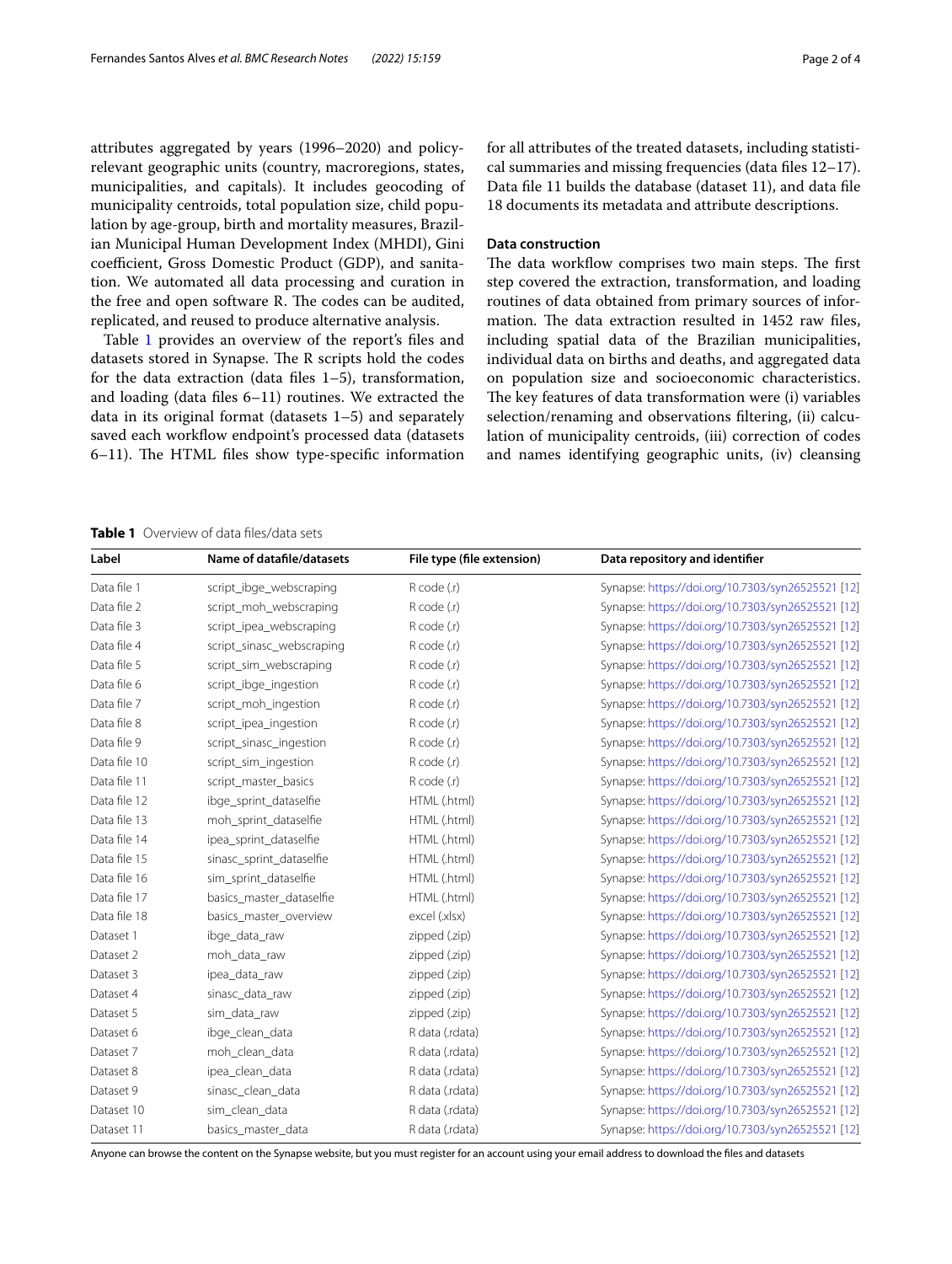numeric values, e.g., excluding special characters, and (v) enrichment of the municipal datasets with data aggregated by states, macroregions, and country. This step produced fve datasets treated and usable in the database construction.

The second step in the workflow involved data integration, harmonization, and enrichment. The IBGE treateddataset defned the fnal database structure, in which we combined the other treated datasets according to the years and codes of geographic units. As socioeconomic data was not available for all time points, we applied a simple imputation method for missing data using the next or previous observation of the geographic units. Furthermore, we created the following variables: mortality rate, infant mortality rate, birth rate, estimated population of children under 1-year-old and 1-year-old. The number of children by age group considered two business rules. For children under 1-year-old, we used the MoH estimates in 1996–2005 and the number of live births in 2006–2020. For children of 1-year-old, we used the MoH estimates in 1996–2005 and our estimates in 2006–2020 (calculation method: the diference between live births and infant deaths occurred in the previous year). R codes and data processing/curation were peer-reviewed, and their results compared to the information presented on official sites.

# **Limitations**

We should mention the potential limitations and warnings of the database. First, our eight socioeconomic indicators have diferent timeframes because of their availability at the municipal level—GDP total and per capita from 1999 to 2018. MHDI (global, education, longevity, and income dimensions), Gini coefficient, and sanitation only 1991, 2000, 2010. It's worth noting that Brazilian National Household Sample Survey provides some of these indicators for capitals, states, macroregions, and Brazil with a longer timeframe. Moreover, we adopted a simple imputation method for missing data, with several intrinsic limitations, and we presented GDP indicators in Brazilian reais and unadjusted for purchasing power parity. Second, total population size came from the results of demographic censuses (2000, 2010), inter-census counts (1996, 2007), and population estimates (other years), the only ways to capture these data at the municipal level. Our results for states, macroregions, and Brazil may diverge somewhat from population projections, which do not incorporate post-baseline territorial boundary updates. Finally, the Live Birth Information System (SINASC) and the Mortality Information System (SIM), used to collect live births and deaths data, have variable coverages over time and across geographic units—i.e., lower at the beginning of historical series and

underserved areas. Nevertheless, overall SINASC and SIM coverages are high—98% and 96%, respectively [\[3](#page-3-0)].

#### **Abbreviations**

GDP: Gross domestic product; IBGE: Brazilian institute of geography and statistics; IPEA: Institute for applied economic research; MHDI: Brazilian municipal human development index; MoH: Ministry of health; SINASC: Live birth information system; SIM: Mortality information system.

#### **Acknowledgements**

Not applicable.

## **Author contributions**

Work conception and design: RFSA, CSB, PMMB, LRB. Data acquisition and analysis: RFSA. Data interpretation: RFSA, CSB, PMMB, LRB. Revision of the codes and data workfow: RFSA, LRB, LARB, RAJG. Wrote the paper: RFSA. Revised the paper: all authors. Project administration: CSB, PMMB, RFSA. Provided funding acquisition and resources: CSB, PMMB. All authors read and approved the fnal manuscript.

## **Funding**

This work was supported, in whole or in part, by the Bill & Melinda Gates Foundation [Grant ID INV 027961] and National Council for Scientifc and Technological Development (CNPq). Under the grant conditions of the Foundation, a Creative Commons Attribution 4.0 Generic License has already been assigned to the Author Accepted Manuscript version that might arise from this submission.

#### **Availability of data and materials**

The data described in this Data note are freely and openly available on the Synapse repository at [https://doi.org/10.7303/syn26525521.](https://doi.org/10.7303/syn26525521) Anyone can browse the content on the Synapse website, but you must register for an account using your email address to download the fles and datasets. Please see Table [1](#page-1-0) and references [\[4](#page-3-1), [5,](#page-3-2) [12](#page-3-9)] for details and links to the data.

## **Declarations**

#### **Ethics approval and consent to participate**

We used data from open sources. The Brazilian Institute of Geography and Statistics, the Institute for Applied Economic Research, and the Ministry of Health of Brazil are committed to respecting the ethical precepts and ensuring data privacy and security. The Brazilian legislation exempts the use of public and anonymized secondary data from ethical approval.

#### **Consent for publication**

Not applicable.

#### **Competing interests**

The authors declare that they have no competing interests.

#### **Author details**

<sup>1</sup> Institute of Scientific and Technological Communication and Information in Health, Oswaldo Cruz Foundation, Fiocruz, Rio de Janeiro, Brazil.<sup>2</sup> Núcleo de Informação, Políticas Públicas e Inclusão Social, NIPPIS, UNIFASE, Petrópolis, Brazil. 3 Federal Center for Technological Education of Rio de Janeiro, CEFET/RJ, Rio de Janeiro, Brazil.

## Received: 22 December 2021 Accepted: 20 April 2022 Published online: 10 May 2022

#### **References**

- <span id="page-2-0"></span>World Health Organization. Score for health data technical package: global report on health data systems and capacity, 2020. Geneva: WHO; 2021.
- <span id="page-2-1"></span>2. World Health Organization. World health statistics 2021: monitoring health for the SDGs, sustainable development goals. Geneva: WHO; 2021.